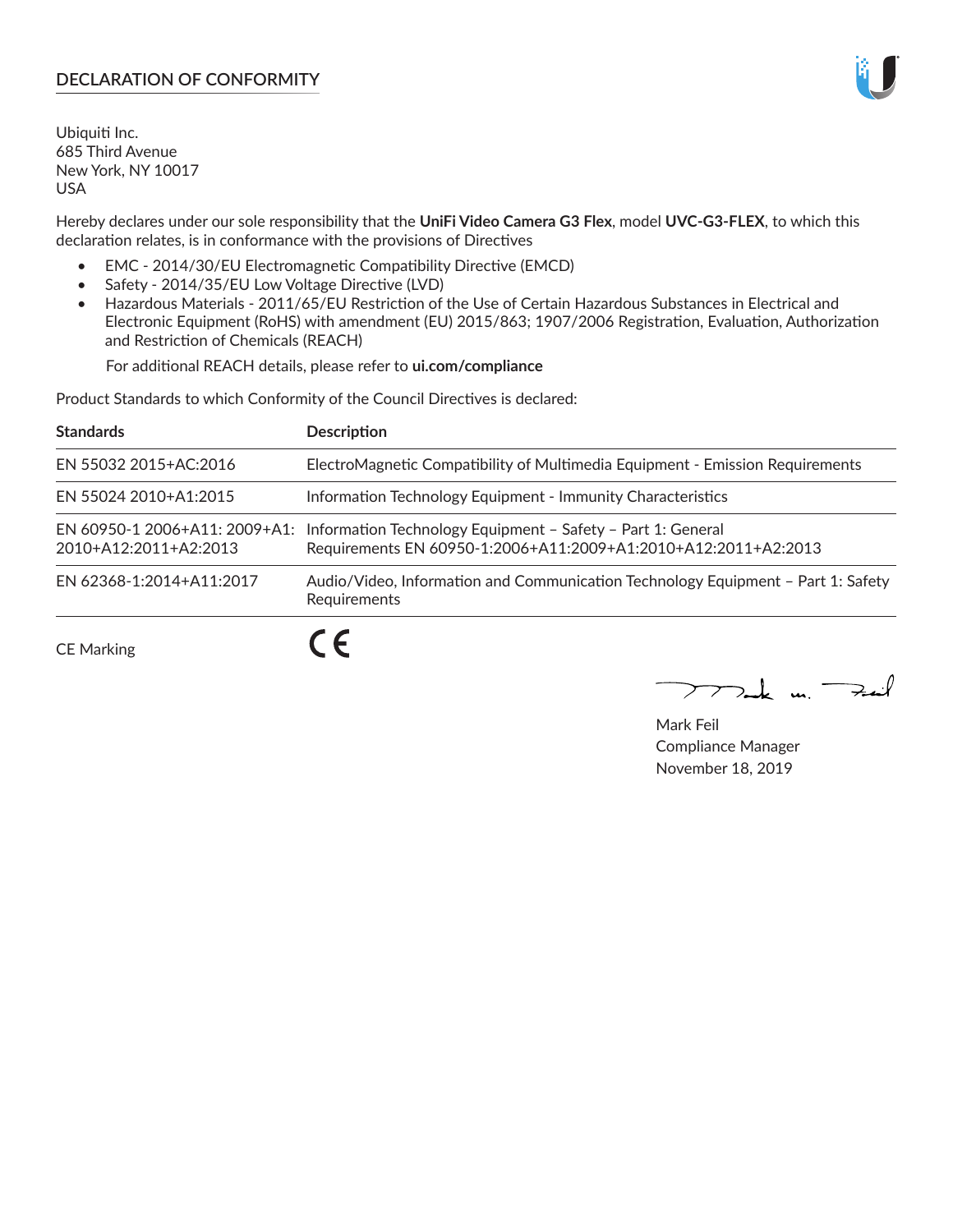# **DECLARATION OF CONFORMITY**



## **български** [Bulgarian]

С настоящото Ubiquiti декларира, че това устройство UVC-G3-FLEX е в съответствие със съществените изисквания и други приложими разпоредби на Директиви 2014/30/ЕС, 2014/35/ЕС.

### **Hrvatski** [Croatian]

Ubiquiti ovim putem izjavljuje da je ovaj uređaj UVC-G3-FLEX sukladan osnovnim zahtjevima i ostalim bitnim odredbama Direktiva 2014/30/EU, 2014/35/EU.

# **Čeština** [Czech]

Ubiquiti tímto prohlašuje, že toto UVC-G3-FLEX zařízení, je ve shodě se základními požadavky a dalšími příslušnými ustanoveními směrnic 2014/30/EU, 2014/35/EU.

## **Dansk** [Danish]

Hermed, Ubiquiti, erklærer at denne UVC-G3-FLEX enhed, er i overensstemmelse med de væsentlige krav og øvrige relevante krav i direktiver 2014/30/EU, 2014/35/EU.

## **Nederlands** [Dutch]

Hierbij verklaart Ubiquiti, dat deze UVC-G3-FLEX apparaat, in overeenstemming is met de essentiële eisen en de andere relevante bepalingen van richtlijnen 2014/30/EU, 2014/35/EU.

### **English**

Hereby, Ubiquiti, declares that this UVC-G3-FLEX device, is in compliance with the essential requirements and other relevant provisions of Directives 2014/30/EU, 2014/35/EU.

## **Eesti keel** [Estonian]

Käesolevaga Ubiquiti kinnitab, et antud UVC-G3-FLEX seade, on vastavus olulistele nõuetele ja teistele asjakohastele sätetele direktiivide 2014/30/EL, 2014/35/EL.

# **Suomi** [Finnish]

Täten Ubiquiti vakuuttaa, että tämä UVC-G3-FLEX laite, on yhdenmukainen olennaisten vaatimusten ja muiden sitä koskevien direktiivien 2014/30/EU, 2014/35/EU.

### **Français** [French]

Par la présente Ubiquiti déclare que l'appareil UVC-G3-FLEX, est conforme aux exigences essentielles et aux autres dispositions pertinentes des directives 2014/30/UE, 2014/35/UE.

# **Deutsch** [German]

Hiermit erklärt Ubiquiti, dass sich dieses UVC-G3-FLEX Gerät, in Übereinstimmung mit den grundlegenden Anforderungen und den anderen relevanten Vorschriften der Richtlinien 2014/30/EU, 2014/35/EU befindet.

# **Ελληνικά** [Greek]

Δια του παρόντος, Ubiquiti, δηλώνει ότι αυτή η συσκευή UVC-G3-FLEX, είναι σε συμμόρφωση με τις βασικές απαιτήσεις και τις λοιπές σχετικές διατάξεις των οδηγιών 2014/30/EE, 2014/35/EE.

### **Magyar** [Hungarian]

Ezennel Ubiquiti kijelenti, hogy ez a UVC-G3-FLEX készülék megfelel az alapvető követelményeknek és más vonatkozó 2014/30/EU, 2014/35/EU irányelvek rendelkezéseit.

# **Íslenska** [Icelandic]

Hér, Ubiquiti, því yfir að þetta UVC-G3-FLEX tæki er í samræmi við grunnkröfur og önnur viðeigandi ákvæði tilskipana 2014/30/ESB, 2014/35/ESB.

### **Italiano** [Italian]

Con la presente, Ubiquiti, dichiara che questo dispositivo UVC-G3-FLEX, è conforme ai requisiti essenziali ed alle altre disposizioni pertinenti delle direttive 2014/30/UE, 2014/35/UE.